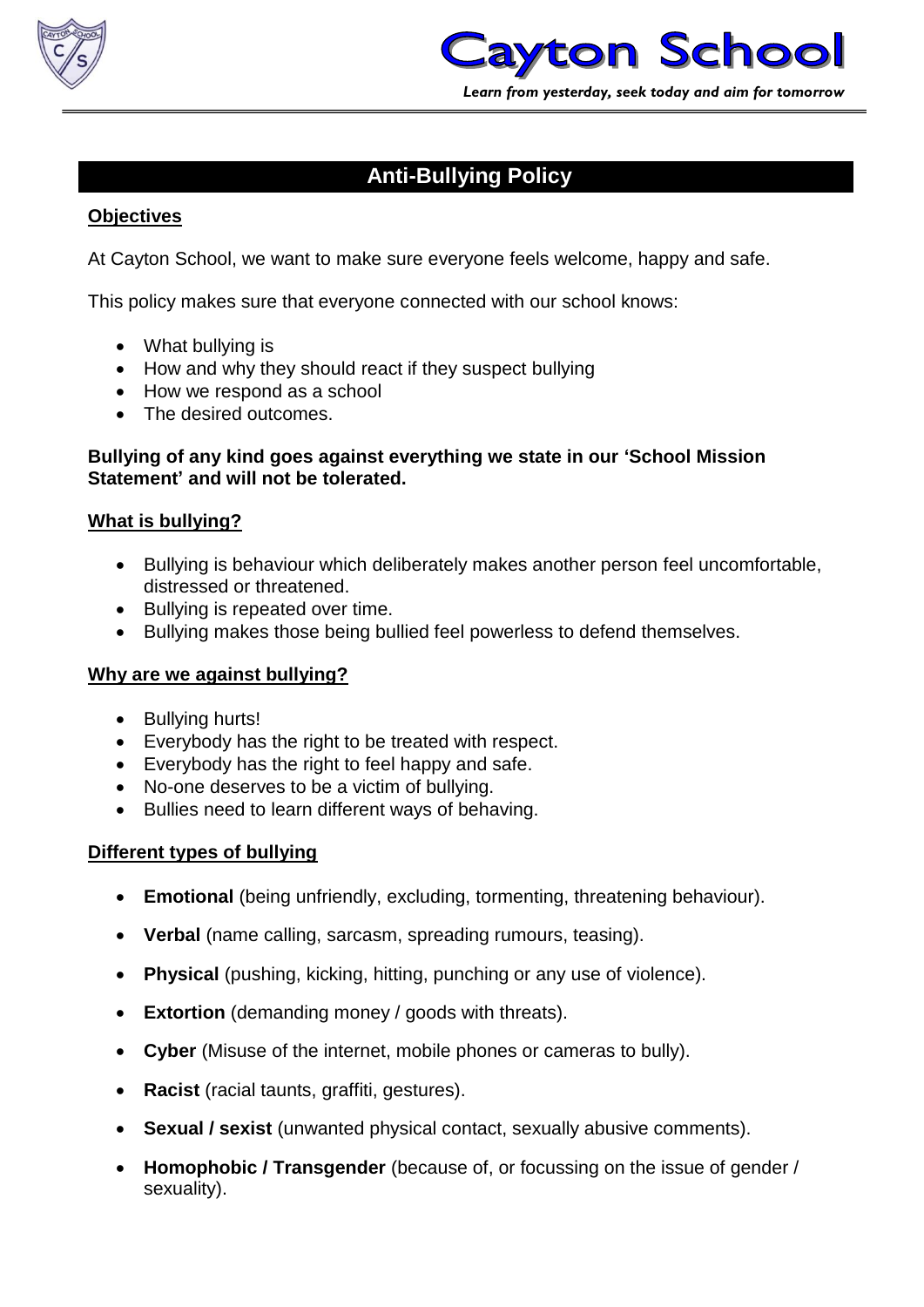# **Cayton School**

*Continued…. Page 2 of 3*

 **Special Educational Needs and / or disabilities** (focussing on differences and specific needs).

# **What are the signs and symptoms of bullying?**

There are many signs or behaviours that indicate someone is being bullied. Generally speaking, parents and school staff may notice persistent signs of anxiety that are not the norm for the person concerned. They may appear as:-

- Reluctance to attend or travel to school.
- Change to sleep patterns.
- Change to eating habits.
- Mysterious 'stomach pains'.
- Unusually withdrawn or unusually aggressive.
- Unexplained missing or damaged clothes or property.
- Hiding or unexplained cuts or bruises.
- Afraid to use the internet, email or mobile phone.

# **What causes bullying?**

People bully for different reasons. The reasons could be:

- To feel powerful, in control
- Jealousy
- To feel good about themselves
- Because they want something (attention, possession or friends)
- To look good in front of other people, feel popular, be big/clever
- Because of peer pressure
- For fun
- Because they are being bullied themselves
- Because they see and pick on an easy target (small, won't tell anyone, lonely or different in some way)

# **Prevention**

- All staff have a 'It Could Happen Here' ethos
- All children as part of PSHE and school assemblies have been educated on the different types of bullying and ways to help themselves and others.
- The school rules encourage everyone to care for others as well as themselves.
- Children are regularly reminded of the importance of not keeping quiet and to 'tell someone'.